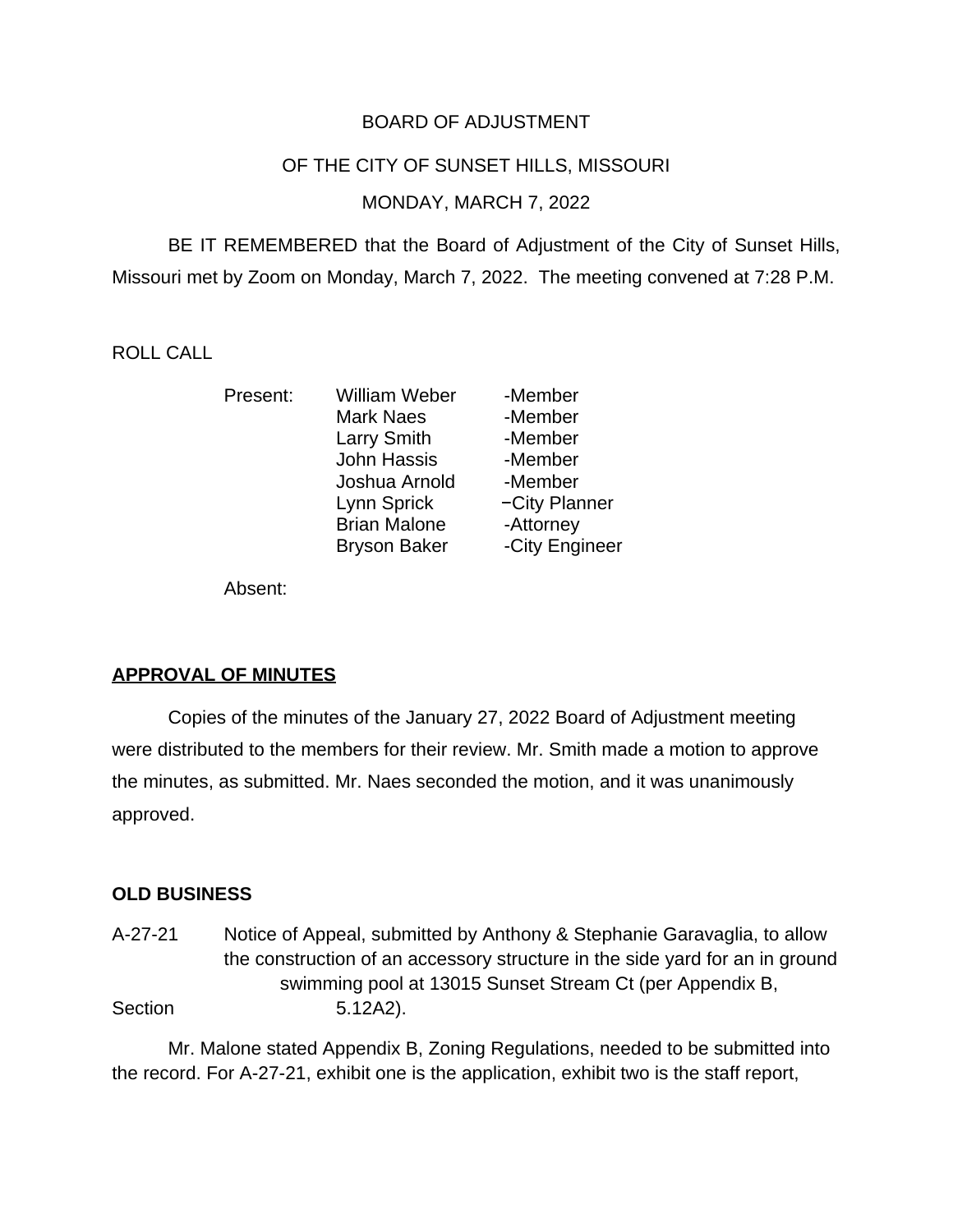exhibit three is the petitioner information, exhibit four are the letters of opposition, and exhibit five is the public hearing notice.

Ms. Sprick was sworn in and stated in October, the petition was postponed by the petitioner due to not enough information being submitted. More information has been submitted, including the site plan and renderings. All other requirements will be met.

Stephanie Garavaglia was present and sworn in. She stated the home is situated on a cul de sac, so the side yard is considered a front yard.

Mr. Weber asked if the location of the pool will change during construction.

Mrs. Garavaglia stated the pool may rotate approximately 30 degrees, depending on the contractors.

Mr. Weber stated the location has still not been determined.

Mrs. Garavaglia stated they have not met with contractors. They are waiting to receive the variance first because they do not want to commit financially. The dimensions and specific location have been provided. The only thing that may vary is that it may rotate, slightly.

Mr. Weber asked what type of fencing and landscaping will be used.

Mrs. Garavaglia stated they will match the current look of the property, but no specifics have been planned, yet.

Mr. Weber stated the Commission needs more specifics.

Mrs. Garavaglia stated things will move forward when they are going through the permit process.

Mr. Weber stated it is hard to approve the variance without the full information.

Mrs. Garavaglia stated the in-ground pool will be appealing to the eye.

Mr. Baker asked Mr. Malone if the petition needs to be removed from the table.

Mr. Malone stated it could be removed from the table, but it is not necessary.

Mr. Naes stated he is concerned with the lack of detail. The Board was clear that they wanted a real display of what is being built.

Mrs. Garavaglia stated the rendering is conceptual for what they are wanting. Mr. Garavaglia believes a variance is necessary before they can move forward. They do not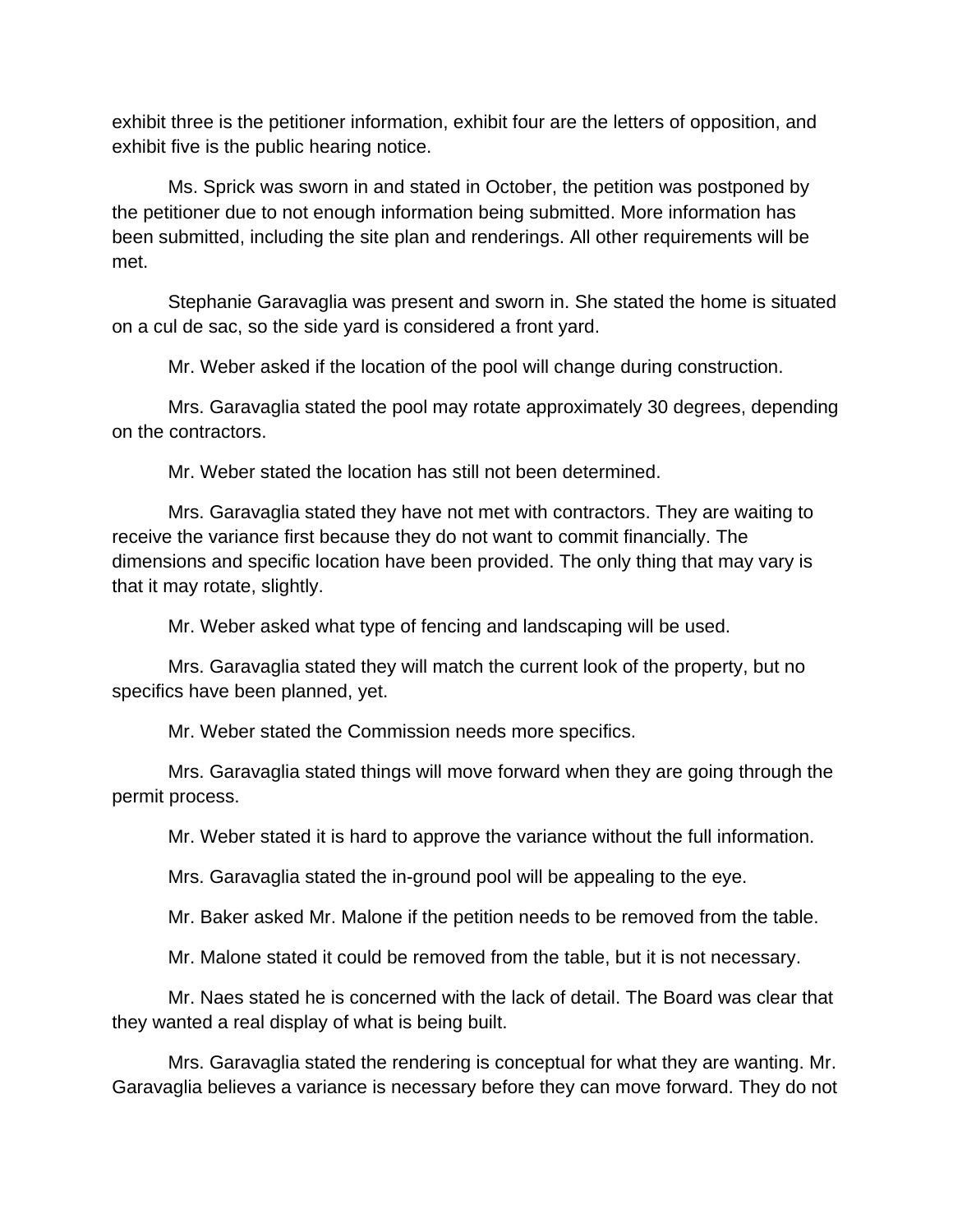want to pay a company, if they are not going to be able to build it. They have fixed the property up and will follow through with the pool.

Mr. Weber stated he was expecting more detail to be provided.

Mr. Arnold asked if the pool could be pushed back more or if it has to be located where it is shown.

Mrs. Garavaglia stated this is where they would like to put it based on setbacks and the elevation of the property. There is no room behind the home or on the other side of it.

Mr. Naes stated there has been minimal detail submitted.

Mr. Weber stated it is difficult to support the petition with minimal detail.

Mr. Hassis suggested tabling the petition, again. He cannot support the variance without more information.

Mr. Weber stated tabling is up to the petitioner.

Mrs. Garavaglia stated the point is to grant a variance for the location and not worry about specifics, such as materials and fencing.

Ms. Sprick stated the next meeting is at the end of April.

Mr. Smith asked if the petition is approved, would the pool be able to be moved anywhere closer to the rear or side property lines.

Ms. Sprick stated the only thing that may change could be a 30 degree counterclockwise rotation.

Mr. Smith asked if it will be rectangle and if it could be any closer to the property lines once rotated.

Mrs. Garavaglia stated this is the location and size they are planning and it will be rectangle.

Mr. Smith asked if the landscaping on the rendering is being voted on or just the pool location. He asked what the requirements for permitting the landscaping and boulders would be. The dimensions of these things are not shown.

Ms. Sprick stated landscaping does not require a permit or have to meet setback requirements. If the boulder wall is part of the pool structure, it will have to meet setback requirements. The vote should assume that the boulders will be present in the side yard.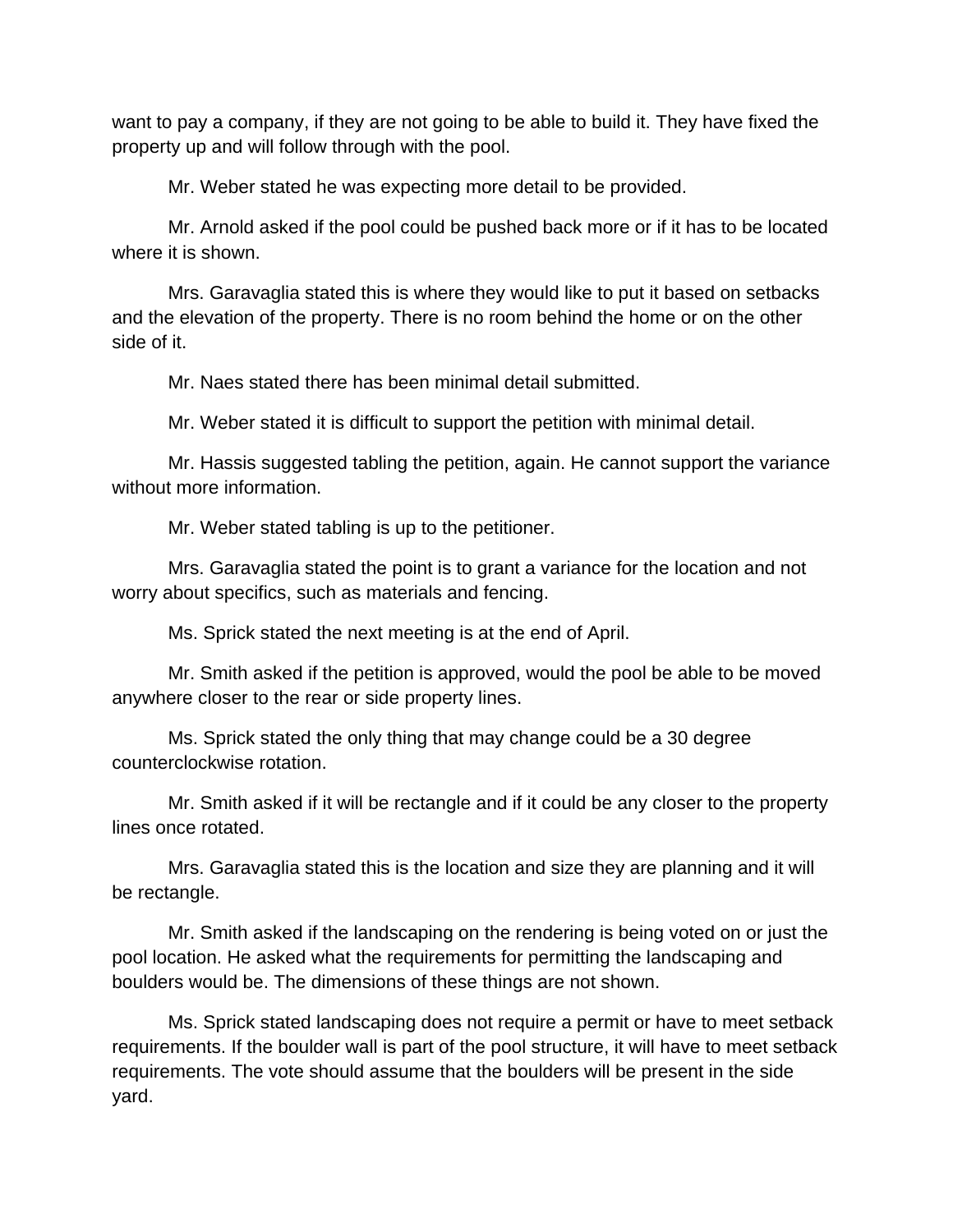Mr. Smith asked if it will be rectangle or free form. The documents are contradicting.

Mr. Naes asked if the rectangle includes the deck and boulder wall too.

Ms. Garavaglia stated there will be no decking, other than pathways.

Mr. Naes asked where the pool equipment will be located.

Ms. Sprick stated the pool equipment is required to be screened from adjacent properties and the street.

John Muller, of 13016 Sunset Stream Court, was sworn in. He stated the pool will be located directly in front of his front yard. The plans are similar to what was already submitted and the Garavaglias have not submitted plans to the subdivision trustees. A hardship cannot be the result of the applicant's own actions. They subdivided two lots and they had the opportunity to ask for the pool and variance before the lot was divided. A hardship cannot be detrimental to public welfare, but the neighbors will have to live with it for a long time. He is not comfortable without having more detail. Pool companies will supply this information without charging anything. He is against the location. The pool will be built into a hill, so the front facing side could end up being a concrete wall.

Mrs. Sprick stated a letter was received by Mike and Cindy Morris, of 13012 Pagada Parkway, asking the Board to deny the petition. They live behind the Garavaglias and they oppose the placement. It will be visible from their front door and their bedroom window. The noise will also be disturbing.

Mrs. Garavaglia stated when the property was purchased; it was vacant for ten years. The pool cannot be located in any other location due to water drainage issues from the Tapawingo subdivision. The filtration system will be located behind a brick wall on the side of the building or inside the house.

Ann Marie Hawkins, of 13010 Sunset Stream Court, was sworn in. She stated her property gets a lot of water runoff. Pools have to be drained and there is nowhere else for the water to go besides down to her property. She would like a more clear idea of where it will be located. The Garavaglias have a large front yard and the other side of the house backs up to other back yards. It should go in one of those places.

Mr. Weber stated he disagrees with the drainage coming onto her property and a pool will not go into a front yard.

Mr. Weber called for a vote on petition A-27-21 Notice of Appeal, submitted by Anthony & Stephanie Garavaglia, to allow the construction of an accessory structure in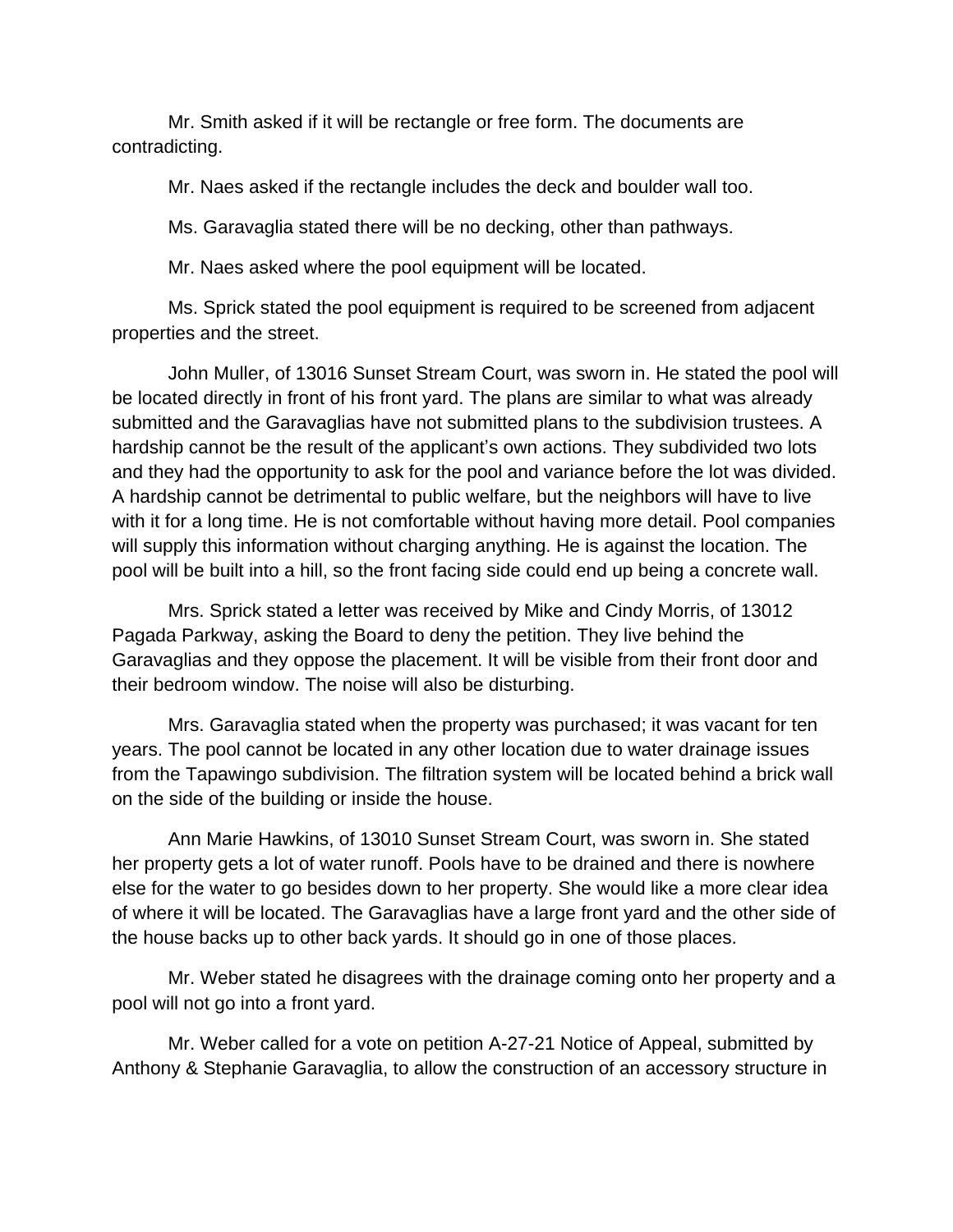the side yard for an in ground swimming pool at 13015 Sunset Stream Ct (per Appendix B, Section 5.12A2). With 0 aye votes and 5 nay votes, the petition was denied.

## **NEW BUSINESS**

It should be noted that the following petitions were heard simultaneously, but voted on separately.

- A-08-22 Petition for a Variance, submitted by Alan Orr, to vary the side setback from the required fifteen feet (15') to five feet (5') for an attached garage addition at 12638 Bradford Woods Drive (Appendix B, Section 4.3-4B1b).
- A-09-22 Petition for a Variance, submitted by Alan Orr, to vary the maximum building coverage from fifteen percent (15%) to twenty-one percent (21%) for an addition at 12638 Bradford Woods Drive (Appendix B, Section 4.3- 4D).

Mr. Malone stated Appendix B, Zoning Regulations, need to be submitted into the record. For A-08-22, exhibit one is the application, exhibit two is the staff report, exhibit three is the petitioner information, exhibit four is the trustee approval, exhibit five is the subdivision indentures, and exhibit six is the public hearing notice. For A-09-22, exhibit one is the application, exhibit two is the staff report, exhibit three is the petitioner information, exhibit four is the trustee approval, exhibit five is the subdivision indentures, and exhibit six is the public hearing notice.

Ms. Sprick stated this project is a room addition and an attached garage. The garage would line up with the existing driveway and it would be located five feet from the existing property line. The building coverage requirement is 13% and it will be 19.7% with the addition and garage. Currently, the lot is zoned R-1, but it does not meet the minimum lot size requirement. It aligns with the R-2 zoning district, with a minimum lot size of 20,000 square feet and coverage up to 20%. All other requirements will be met.

Alan Orr was present and stated they would like a three car garage attached to the home for their teenagers' cars. The trustees and neighbors have approved the project.

Mr. Weber asked if the pool is already there.

Mr. Orr replied yes.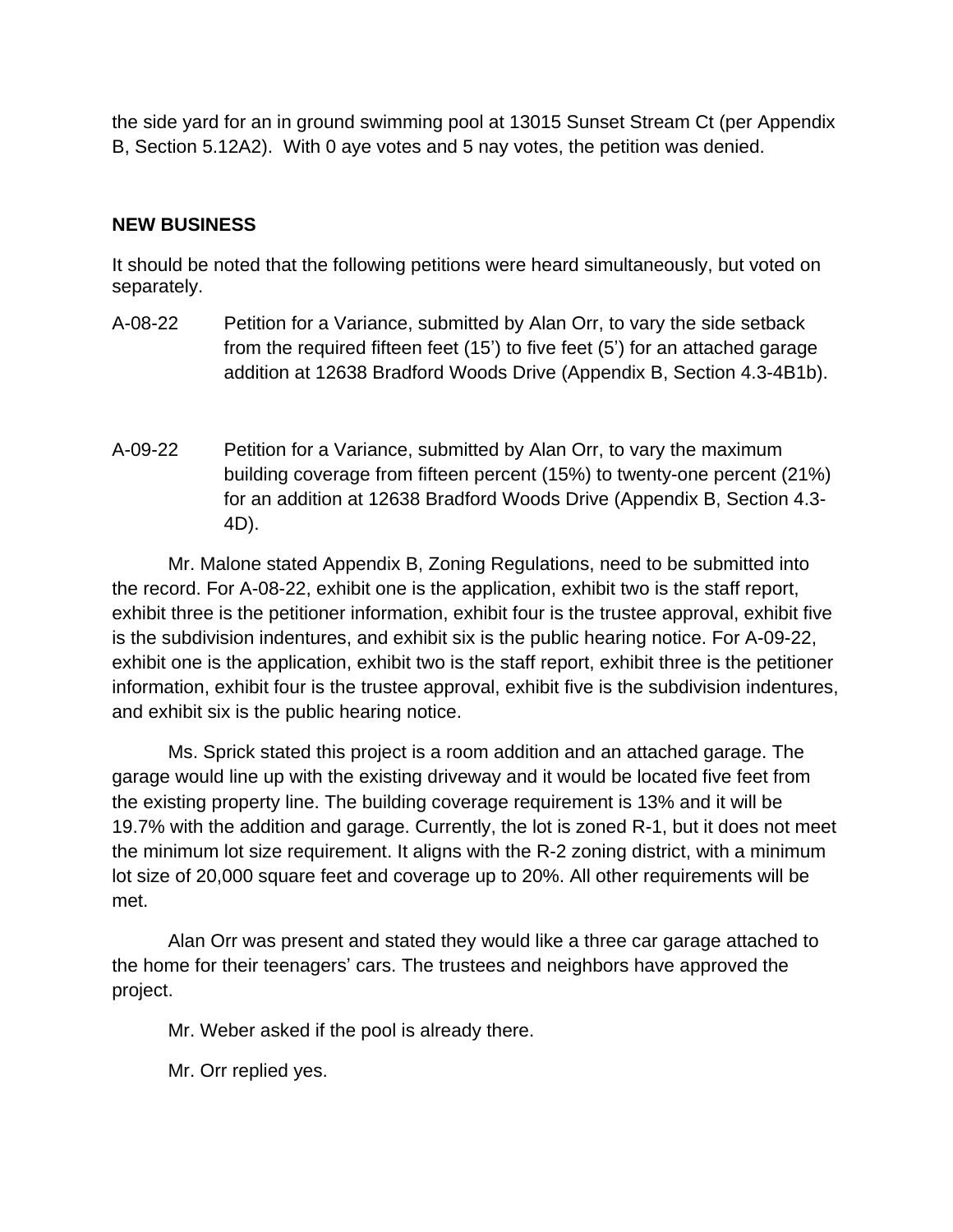Mr. Weber asked if an enclosed patio and a garage are being proposed.

Mr. Orr stated yes, and the garage has no living space.

Mr. Weber asked if this additional garage space brings them up to having enough space for five cars.

Mr. Orr replied yes.

Mr. Hassis asked what the side setback for the R-2 zoning district is.

Ms. Sprick stated it is ten feet.

Mr. Naes asked if the enclosed patio is attached to the new garage.

Tracy Collins, architect with Architectural Design Group, was sworn in. She stated this is the best placement for navigating in and out of the garage. The enclosed patio has double doors entering the home, which they did not want to alter.

Mr. Weber asked if the direct neighbors and the neighbors behind them approve.

Mr. Orr stated yes.

Mr. Weber called for a vote on petition A-08-22 Petition for a Variance, submitted by Alan Orr, to vary the side setback from the required fifteen feet (15') to five feet (5') for an attached garage addition at 12638 Bradford Woods Drive (Appendix B, Section 4.3-4B1b). With 5 aye votes and 0 nay votes, the petition was approved.

Mr. Weber called for a vote on petition A-09-22 Petition for a Variance, submitted by Alan Orr, to vary the maximum building coverage from fifteen percent (15%) to twenty-one percent (21%) for an addition at 12638 Bradford Woods Drive (Appendix B, Section 4.3-4D). With 5 aye votes and 0 nay votes, the petition was approved.

### **ANY OTHER MATTERS DEEMED APPROPRIATE**

Ms. Sprick stated there will be no meeting on March 24, 2022. The next meeting is April 28, 2022.

Mr. Weber asked if the next meeting will be in person.

Ms. Sprick stated the Board of Aldermen is still waiting for new technology that will allow some to join from home.

Mr. Baker stated he will keep them posted on the status of the upgrades.